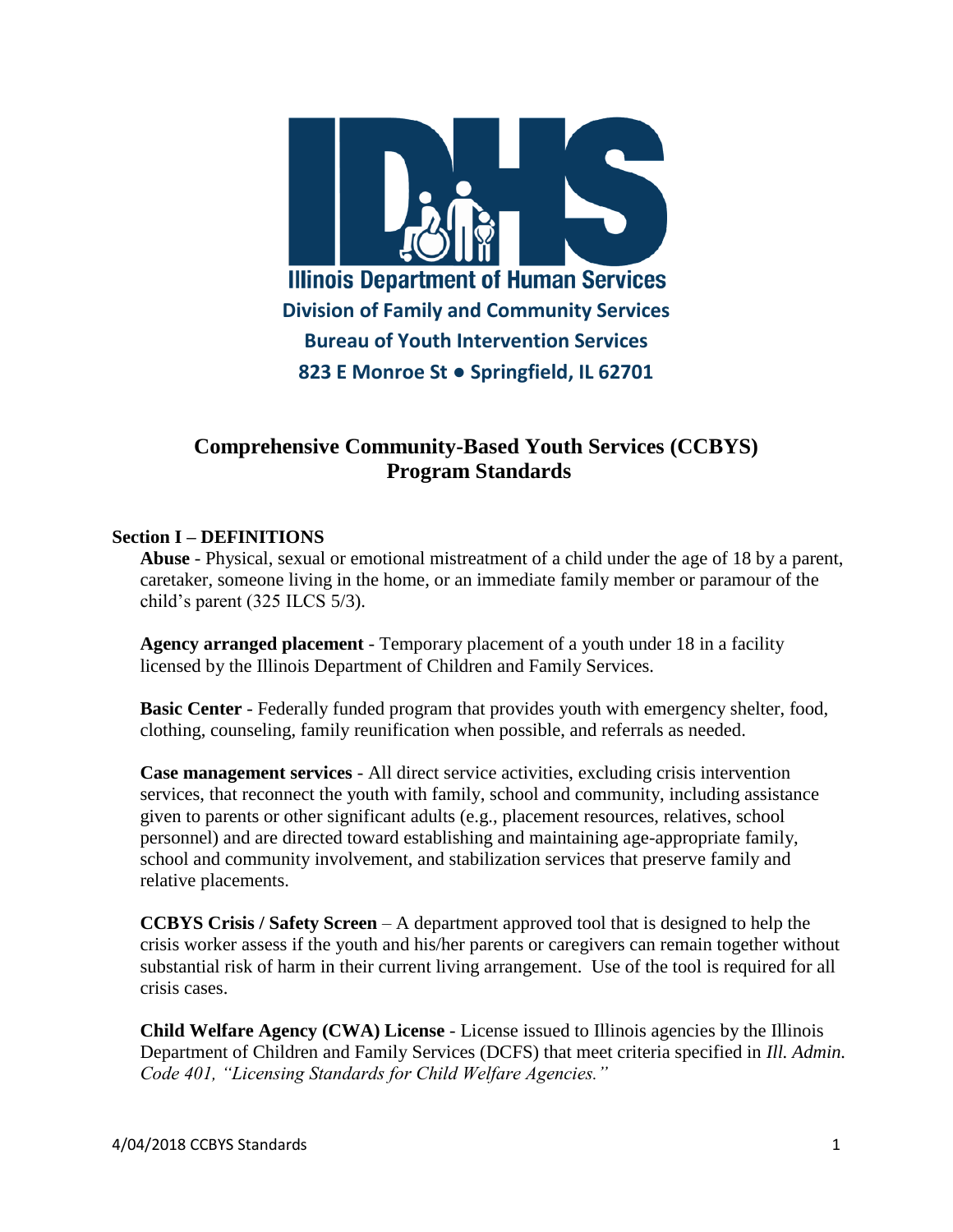**Crisis intervention** - Immediate assessment by the CCBYS agency of the facts surrounding a crisis situation involving a youth, considers safety risk, includes efforts to reunify the youth with his/her family or make arrangements for temporary safe shelter.

**Crisis Stabilization Plan** – Is a required, written document to be completed on all crisis cases. The Crisis Stabilization Plan shall include information about where the youth will sleep that night, very basic information about the agency's next contact with him or her and shall address any findings in the CCBYS Crisis / Safety Screen.

**Cross-agency case coordination** - CCBYS agencies must work in close collaboration with other service providers in the community, in order to provide comprehensive services to youth. Other entities may include local law enforcement, mental health agencies, court services, substance abuse treatment programs, schools, Safe Place, vocational programs and the Department of Children and Family Services. Additionally CCBYS agencies must collaborate with other agencies to resolve issues around out-of-service area runaways, lockouts, and/or transportation.

**Dependent/abandoned youth** - Any youth under the age of 18 who is without a parent, guardian or legal custodian; or who is without proper care because of the physical or mental disability, disinterest, or inability of his/her parent, guardian or custodian.

**eCornerstone** - a statewide information management system utilized by CCBYS to input and track client information and progress, including personal information about the participant, including demographics, assessment and case plans; information about state programs in which he/she may have been enrolled and/or participated and information about the agency or agencies providing the program(s).

**Family Generated Placement** - A placement outside of the family home that is agreeable to the minor and the parent, guardian or custodian.

**Home CCBYS agency** - The CCBYS agency located in the youth's home community **and where the last known legal guardian resided.**

**Homeless youth** - For the purposes of the CCBYS program, any youth under the age of 18 who is currently without permanent housing or who is in imminent danger of losing permanent housing, and who is not a ward of the State of Illinois.

**Licensed arrangements** - Foster homes, group homes or shelter care licensed by the Illinois Department of Children and Family Services (DCFS) to provide shelter to minors.

**Limited custody** - A law enforcement officer may, with or without a warrant, take into custody for up to six hours a minor whom the law enforcement officer reasonably determines is: 1) absent from home without consent of the minor's parent, guardian or custodian; or 2) in circumstances which constitute a substantial or immediate danger to the minor's physical safety (per the Illinois Juvenile Court Act, ILCS 405/3-4).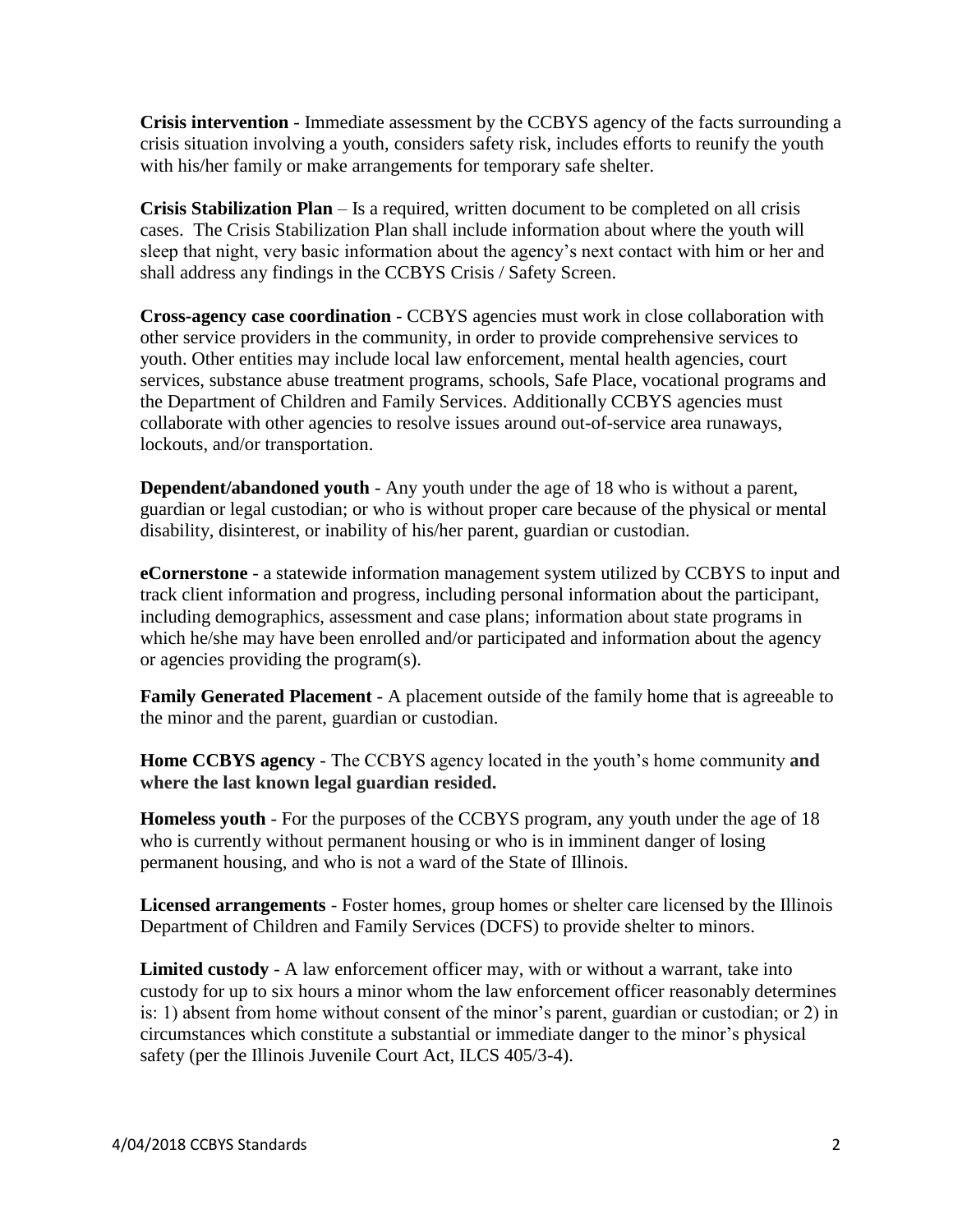**Local CCBYS agency** - The CCBYS agency in the community where the youth is currently physically located.

**Lockout** – The parent or caregiver has denied the child access to the home and has refused or failed to make provisions for another living arrangement for the child.

**Neglect** - Failure to provide adequate supervision, food, clothing, shelter, medical services or other basic needs for a child under the age of 18 (325 ILCS 5/3).

**Parent** - The father or mother of a child, including any adoptive parent or legal guardian (per the Illinois Juvenile Court Act, ILCS 405/1-3(11)).

**Runaway** – A youth under age 18 who is absent from home without parental consent. **Youth/family advocacy** - Assisting the youth and/or family in communicating with authority figures, institutions and/or community agencies (e.g., courts, schools, hospitals, state agencies).

**Youth Transitional Housing Program** - a program licensed by the Illinois Department of Children and Family Services specifically to serve partially emancipated youth ages 16 or 17 years old (Emancipation of Minors Act, found at 750 ILCS 30).

#### **Section II - PROGRAM DEFINITION**

The Comprehensive Community Based Youth Services program serves youth 11-17 years old that are at risk of involvement in the child welfare and/or juvenile justice system with the overarching goal of family reunification and/or stabilization. It is authorized by the Children and Family Services Act (20 ILCS 505/17 and 17a), and implements Article 3 of the Illinois Juvenile Court Act of 1987 (705 ILCS 405/3 et seq.) A continuum of services is available and provided to youth in high-risk situations, and to their families when appropriate, in accordance to their needs with the goal of family preservation, reunification and/or family stabilization, or independence. A 24-hour crisis intervention response system is available in emergency situations for referrals from youth, parents/guardians, police, courts, schools, Safe Place and the Department of Children and Family Services (DCFS), etc.

Note: CCBYS does not provide services to wards of the State of Illinois. For crisis programming, if the youth is a ward of the State, the CCBYS agency must notify DCFS.

# **A. CRISIS (MANDATORY) PROGRAMMING:**

CCBYS agencies are mandated to accept any youth age 11-17 in the core and lockout populations below. This includes youth who have not yet reached their 18<sup>th</sup> birthday, and excludes wards of the State of Illinois.

**Core Population** - Any minor, 11-17 years of age (1) who is (a) absent from home without consent of parent, guardian or custodian, or (b) beyond the control of his or her parent, guardian or custodian, in circumstances which constitute a substantial or immediate danger to the minor's physical safety; and (2) who, after being taken into limited custody and offered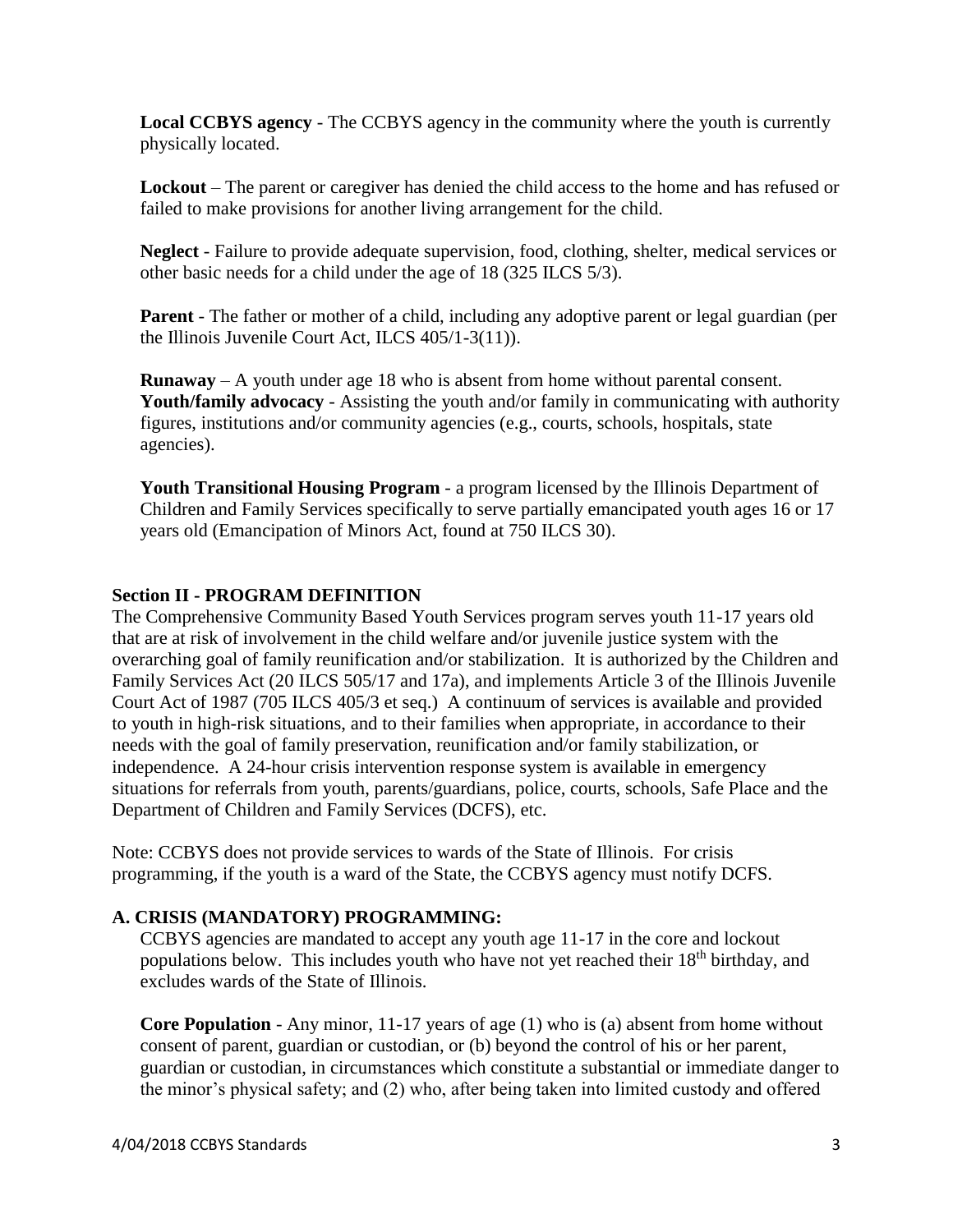interim crisis intervention services, refuses to return home after the minor and his or her parent, guardian or custodian cannot agree to an arrangement for an alternative voluntary residential placement or to the continuation of such placement.

NOTE: It is not necessary to refer a youth to police in order for the youth to be eligible for CCBYS services. Other examples include but are not limited to: hospitals, schools, safe place locations, court services, etc.

**Lockout Population** – In accordance with DCFS Rule 300.150, and Procedure 300.90, any minor, age 11-17, whose parent or caregiver has denied the child access to the home and has refused or failed to make provisions for another living arrangement for the child will be considered a lockout. Lockout reports can be initiated by, but not limited to, law enforcement, jails, detention centers, hospitals or treatment/rehabilitation facilities or a CCBYS agency.

All initial reports of lockouts shall be taken at the State Central Register as neglect reports and transmitted to the local DCFS investigation unit. CCBYS shall defer initiation of the hotline call until the CCBYS agency has had ample opportunity to provide crisis intervention services and/or until such time it can be determined a lockout case. The CCBYS agency shall respond and provide crisis intervention services to all youth ages 11 through 17 and their families for up to 48 hours including weekends and holidays.

If, after the provision of crisis intervention services, the parents still deny the child access to the home and refuse or fail to make provisions for another living arrangement, the crisis intervention worker shall contact and notify the local DCFS Investigation Specialist or Investigation Supervisor. DCFS shall then proceed to conduct an investigation pursuant to Procedures 300 and shall take temporary protective custody if appropriate. The CCBYS agency does not have the authority to place the youth beyond 48 hours including weekends and holidays.

CCBYS agency staff should never sign for discharge of a youth from jails, detention centers, IDJJ youth centers, hospitals or treatment/rehabilitation facilities.

#### **B. NON-CRISIS (DISCRETIONARY) PROGRAMMING:**

Individualized services for youth may be provided as resources allow, at the discretion of the CCBYS agency, and based on the individualized needs of the youth in the community.

Any youth who are 11-17 years of age and at risk of involvement with the child welfare and/or juvenile justice system may be eligible for CCBYS non-crisis (discretionary) services. If the youth does not meet the criteria for the crisis (mandatory) above, and is assessed and considered at risk of crisis or at risk of delinquency, or both, the youth would be eligible for services under this section.

# **Section III - INITIAL CONTACT AND DISPOSITION**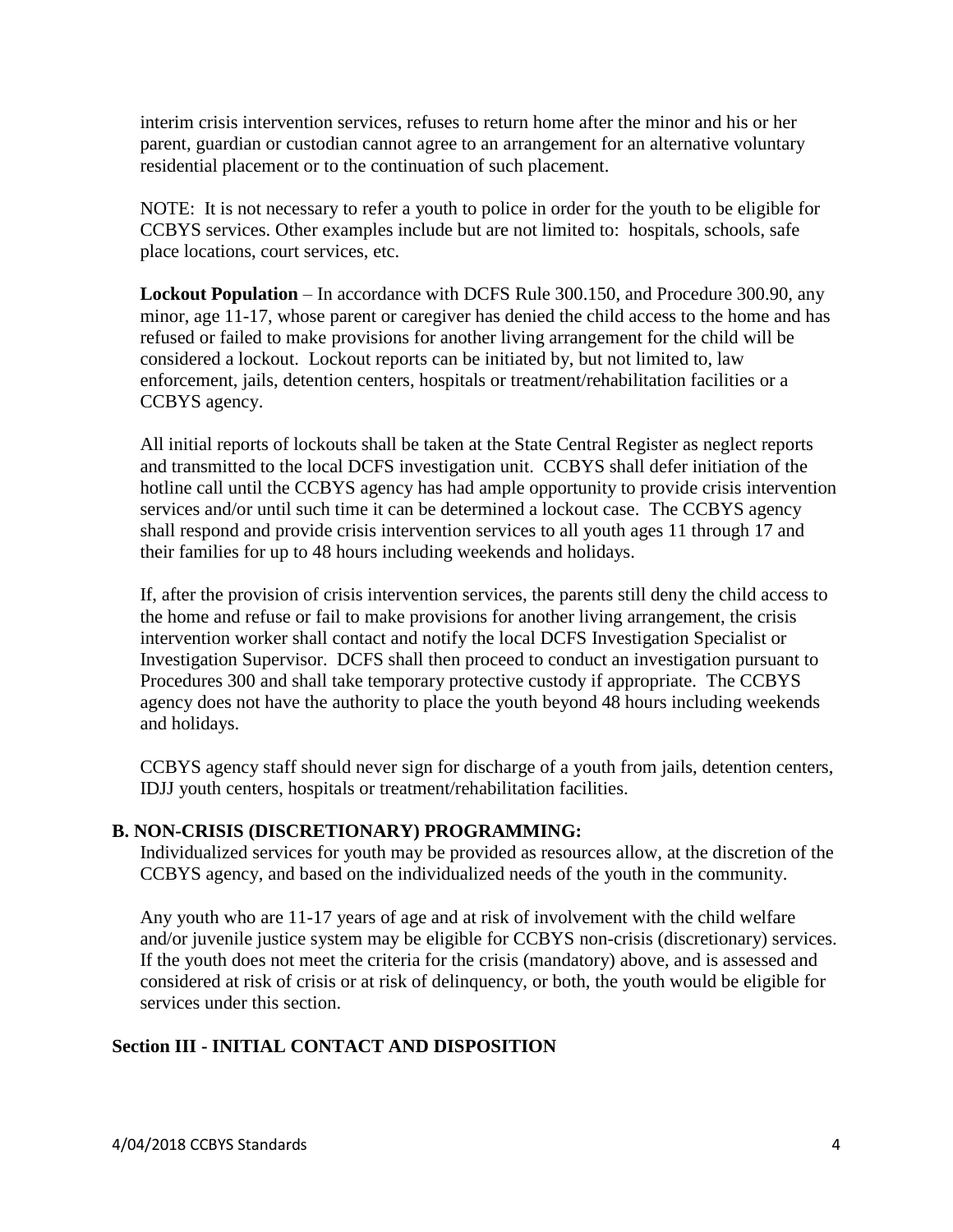- A.**Initial Contact** When a call is made to the local CCBYS agency, that agency must respond to the referral source within 15 minutes, either by phone or personal appearance.
- B. **Disposition** The CCBYS agency must make an initial determination as to whether the case is a crisis (mandatory) or non-crisis (discretionary) CCBYS case. For crisis cases, please refer to Section IV "Crisis Cases," below. For non-crisis cases, please refer to Section V "Non-crisis Cases," below.

# **Section IV – CRISIS (MANDATORY) CASES**

- A. **Face-to-Face Intervention** If it is determined that the case is a crisis case; CCBYS agency staff must conduct a face-to-face intervention, as follows:
	- 1. In urban and suburban areas, within 60 minutes from the time it is determined the case is a crisis case.
	- 2. In rural areas, within 90 minutes from the time it is determined the case is a crisis case.
- B **Crisis/Safety Screen** CCBYS agency staff must conduct a department approved CCBYS Crisis/Safety Screen, through discussion/interview with the youth and whenever possible with the family. The interview with the family may be done separately if necessary. The information to be gathered will determine if there is a substantial risk of harm to the youth or family that needs to be addressed in the Crisis Stabilization Plan. All crisis youth will have a CCBYS Crisis/Safety Screen completed upon initial contact and for each additional crisis event. Findings from the CCBYS Crisis/Safety screen will be addressed in the Crisis Stabilization Plan, and documented as dictated by the instrument. (See Crisis Stabilization Plan below.)
- C. **Crisis Stabilization Plan** Following the CCBYS Crisis/Safety Screen, and before the youth and/or family leave the site of intervention, the case worker must develop a written Crisis Stabilization Plan, with input from the youth and family, briefly outlining the next steps to be taken to address the immediate crisis.
	- 1. The Crisis Stabilization Plan will include, at a minimum, information about where the youth will sleep that night and a very basic plan for the agency's next contact with him or her.
	- 2. The Crisis Stabilization Plan must be signed by the youth, the caseworker, and members of the immediate family who are available. If the youth and/or family member(s) refuse to sign the crisis intervention plan, a note to this effect must be made on the plan and kept on file at the agency.
	- 3. If there are findings in the CCBYS Crisis/Safety Screen, they must be addressed in the Crisis Stabilization Plan. If the screen indicates immediate safety concerns that must be addressed at that time, appropriate action / referral will take place immediately and the action/result will be documented as directed on the CCBYS Crisis/Safety Screen tool in the space provided. If concerns are of potential safety risk for the youth or family, the Crisis Stabilization Plan will outline what actions the parent/youth should take if a family member feels an unsafe situation will occur. This will include a prioritized written list of strategies and sources of support that families can use during times of conflict and emotional stress. The intent is to provide a predetermined list of potential strategies as well as a list of individuals or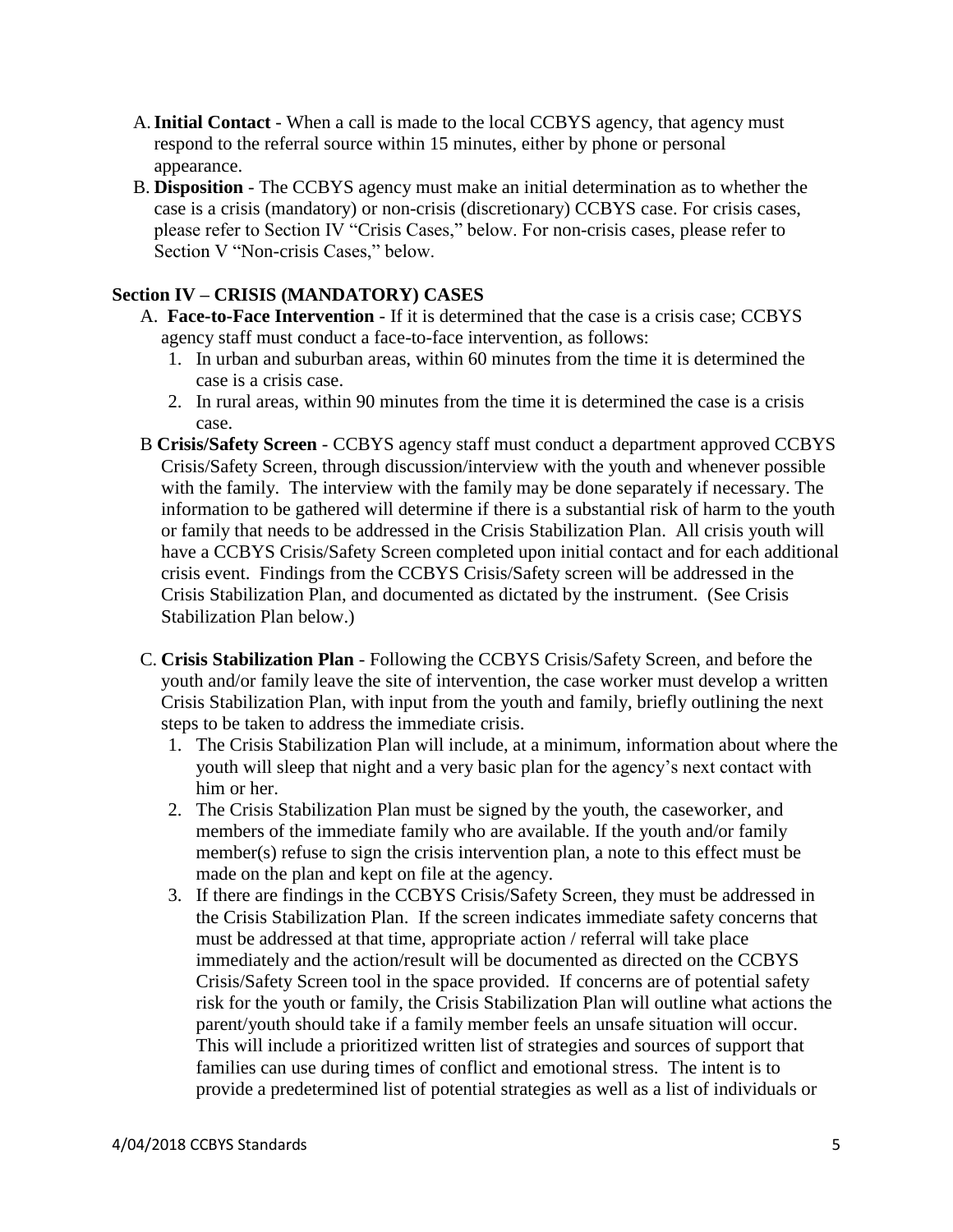agencies that family members can contact in order to help them lower a perceived risk of physical harm. It is a therapeutic technique that provides families with something more than just a referral. By following a predetermined set of strategies, social support activities, and help-seeking behaviors, family members can determine and employ those strategies that are most effective to avoid conflict and physical aggression.

- 4. It is expected that the agency will begin the process of case management with the youth based on the Crisis Stabilization Plan. The Crisis Stabilization Plan will be revised as needed.
- D.**Illinois Youth Out of Service Area:** When a youth is determined to be from another CCBYS service area within the state of Illinois, the local CCBYS agency should work to determine if family reunification is appropriate and possible, by completing the steps below:
	- 1. **Gather the youth's home address and initial case information**: Once it is determined that the youth's home address is outside of the local service area, the local agency will obtain the home CCBYS agency information (if unknown) by contacting the CCBYS IRL.
	- 2. **Contact the home CCBYS agency**: The local CCBYS agency will contact the home agency to inform them of the crisis and to obtain any relevant case information. The home CCBYS agency may immediately choose to take over responsibility for attempting to resolve the crisis or in the case of a transfer, may wait until the transfer occurs. In either case, the agencies will work together to ensure all crisis needs of the youth and all crisis intervention requirements are met.
	- 3. **Conduct Crisis Intervention**: The local CCBYS agency will respond to the referral source within the time frames specified in *Section IV. Crisis Cases*, and will conduct a face-to-face crisis intervention. The local CCBYS agency will complete the CCBYS Crisis Safety Screen, CCBYS Crisis Stabilization Plan, documentation of Limited Custody and necessary consents.
	- 4. **Contact the family:** The local agency will attempt to contact the youth's family to determine if the family is interested in reunification and if the family is able and willing to transport the youth home. If the family is willing for the youth to return home and is able to transport youth within a reasonable timeframe, the local agency will maintain the case until family arrives to transport. The local agency will inform the home agency of the case and the circumstances of the crisis intervention.

If the family is willing for the youth to return home but is unable to transport, the local agency can facilitate transportation to the youth's home or can transfer the youth to the home agency by following the steps listed under "Transferring a case from the Local CCBYS Agency to the Home CCBYS Agency".

If the initial contact with family is delayed or not possible due to unsuccessful attempts, or if the family is unwilling for the youth to return home, the local agency should contact the home CCBYS agency to facilitate a transfer.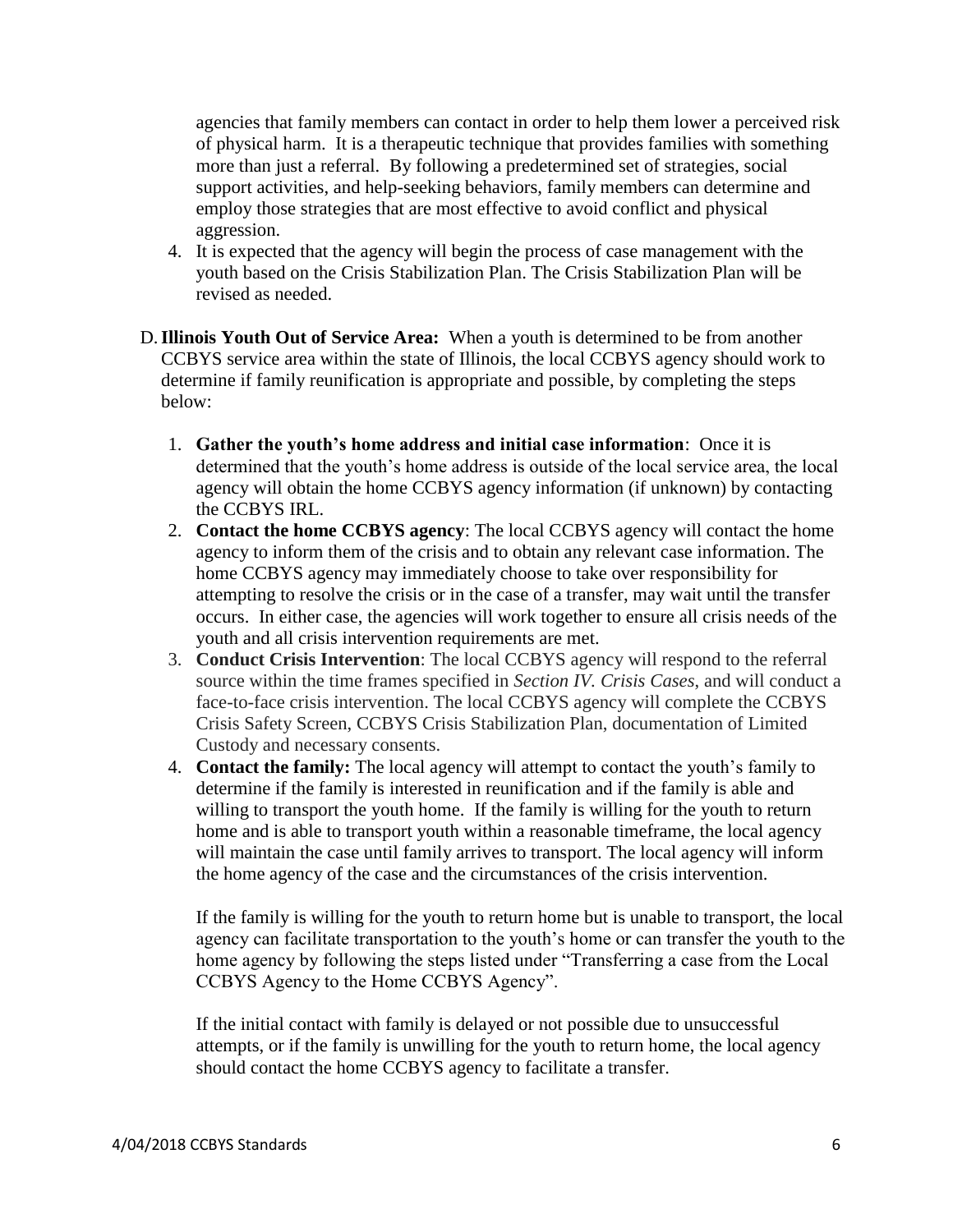- 5. **Contact the home CCBYS agency a second time**: Once the local agency has contacted or has attempted to contact the family, the local agency will contact the home agency a second time to apprise them of the status of the case and if necessary to facilitate a transfer. This allows the home agency to initiate follow-up services.
- 6. **Transferring a case from the local CCBYS agency to the Home Agency** The local CCBYS agency will contact the home agency to facilitate the transfer of the case, keeping in mind both the safety of the youth and the crisis worker(s). The agencies will determine:
	- a. **Location for transfer** at a minimum, the two agencies must work out a mutually agreeable location for the transfer based upon the best interest of the youth and the safety of the crisis staff. The two agencies must meet at a safe location halfway between the location of the crisis and the end destination.
	- b. **Time frame for transfer** this transfer should occur as quickly as possible, but must occur within 24 clock hours, unless another time frame is mutually agreed upon by both agencies and remains in the best interest of the youth. If the distance between the two agencies is less than 20 miles, the transfer must take place within three hours, unless another time frame is mutually agreed upon by both agencies and is in the best interest of the youth. The clock starts when it is determined that family reunification is not possible and the home agency is notified that a transfer is needed. In the case of an institutional lockout where the home CCBYS has been notified that the youth is being discharged, the transfer should occur within 48 hours while the youth remains admitted. Both the home and local CCBYS agency should be involved in the development a discharge plan including the location and time frame of the transfer.
	- c. **Required permissions**  the agencies must obtain written evidence of parental permission or limited custody in any situation where a youth is transferred to another CCBYS agency or placed in a licensed placement. CCBYS agencies should not sign discharge paperwork as a guardian.
	- d. **Conduct the transfer** the home and local CCBYS will collaborate to conduct an appropriate and timely transfer of the case. At minimum, the local CCBYS agency will provide the home agency with copies of the following documents: limited custody or parental permission, CCBYS Crisis Safety Screen and CCBYS Stabilization Plan (include any institutional paperwork when possible).
- 7. **Out of Area Institutional lockout cases** in the case of an out of area youth who is currently admitted in a hospital or other institution, is scheduled to be discharged and whose parents/guardian have indicated their refusal to allow the youth to return home, both the home and the local CCBYS agency should be involved in the development of the discharge plan.
- E. **Out-of-State Youth** The goal with youth who are from out of state is to return them to their home community as quickly as possible. CCBYS agencies may release a nondelinquent juvenile to their parent/legal guardian within the first 24-hours (excluding weekends and holidays) provided that they are not reported as missing or making an abuse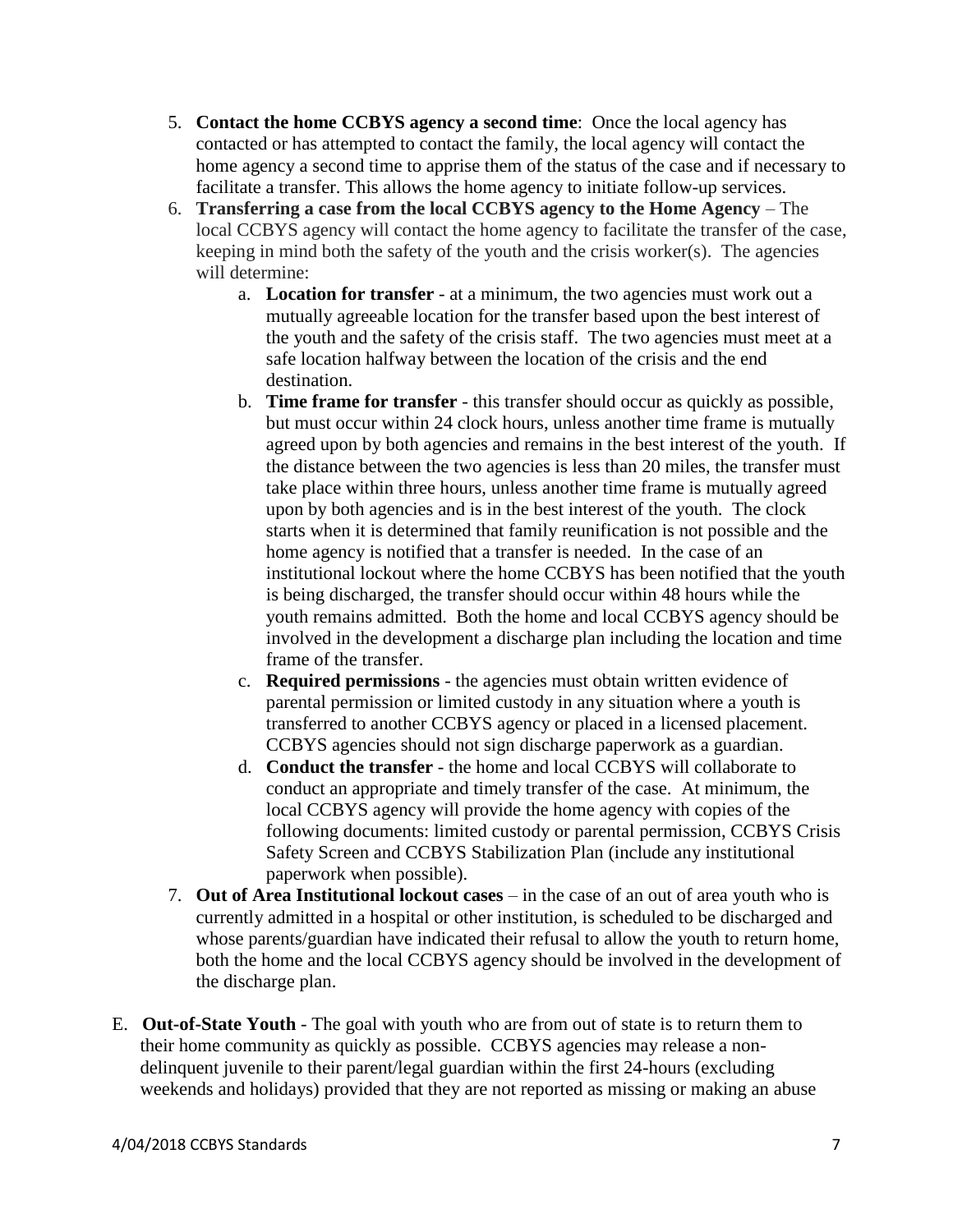allegation. After 24-hours, the CCBYS agency must contact the Juvenile Interstate Compact Administrator at the Illinois Department of Juvenile Justice (217-557-1030 ext. 5204) who will assist in determining the disposition of the youth. Please refer to the Interstate Commission for Juveniles Compact Rules, *RULE 600 Return of Juveniles* for further information.

Return of non-delinquent juveniles within 24-hours

- 1. **Transportation to the Home State**: The CCBYS agency may transport the youth to their parent/legal guardian in his/her home state within the first 24-hours (excluding weekends and holidays) provided the youth is not reported as a runaway and there is no abuse allegation. Under no circumstances should the CCBYS Agency transport the youth across state lines. The CCBYS agency should inform the youth of additional resources available to him/her, including the National Runaway Safeline's Home Free Program (1- 800-621-4000). The CCBYS agency should make an effort to assure that the youth arrives safely at his/her destination, that appropriate linkages are set up, that the family is contacted to determine how those linked services are working out, and that the youth is contacted to assure that the situation has been stabilized.
- 2. **Collaboration with Basic Center** (BC) If it is the most efficient means of reunifying the family and it is practical to do so, the CCBYS agency may work in collaboration with the local federally funded BC to arrange temporary care and/or overnight placement, as appropriate, while working to arrange transfer back to the home state. It is the responsibility of the CCBYS agency to be aware of the closest BC. If the CCBYS agency is not also a BC, it will be the responsibility of the CCBYS agency to establish a cooperative agreement, for the purpose of providing an Agency-Arranged Placement (AAP) to out-of-state youth. The CCBYS agency will provide all pertinent information to the BC in order to complete the transfer of the case. *Note:* The BC is not required to accept the CCBYS youth.

# F. **Situations Requiring Immediate Referral and Agency Response**

- 1. **Types of Situations Requiring Immediate Referral**
	- Abuse/Neglect If the CCBYS Crisis/Safety Screen indicates that the situation involves abuse or neglect of the youth, CCBYS agency staff is mandated by law (325 ILCS 5) to notify the DCFS abuse/neglect hotline (1-800-25ABUSE).
	- Psychiatric/Substance Abuse Emergency If the CCBYS Crisis/Safety Screen indicates that the youth may need services in addition to those offered by CCBYS because he/she needs assessment for acute psychiatric or substance abuse care or appears to be a danger to himself or others, the CCBYS agency immediately ensures linkage to appropriate services, as needed.
	- Emergency Medical Attention If the CCBYS Crisis/Safety Screen indicates that they youth may need services in addition to those offered by CCBYS because he/she needs immediate medical attention, the CCBYS agency immediately ensures transport to appropriate medical facility, as needed.
- 3. **The CCBYS agency response** 
	- The CCBYS agency must continue to work the case until the family situation is stabilized, as described below. This includes identifying and facilitating alternative housing, if necessary.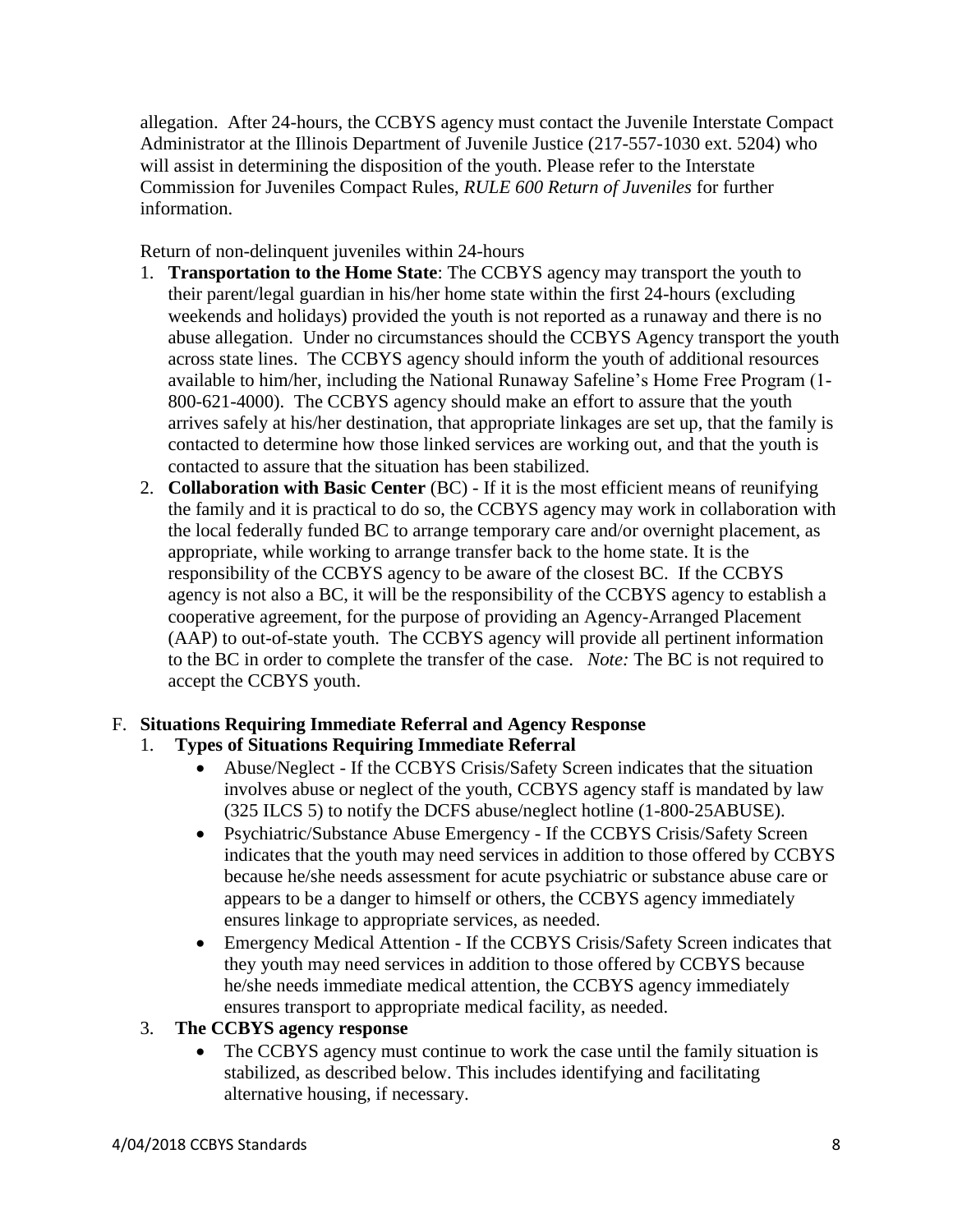- The CCBYS agency is responsible for assuring that appropriate linkages are set up, meeting with the family to determine how those linked services are working out and initiating a contact with the youth in order to assure that the situation has been stabilized.
- If the youth becomes involved in multiple service systems, the CCBYS agency assumes responsibility for case management and systems coordination on behalf of the youth while the case remains open.

#### **Section V – PROCEDURES**

- A. **Immediate Family Reunificatio**n If family reunification is immediately accomplished:
	- 1. The youth returns home.
	- 2. The CCBYS agency must make phone contact within 24 hours of the youth's returning home, excluding weekends and court holidays, to engage the youth and family in services in an effort to stabilize the family situation.
	- 3. The CCBYS agency must make face-to-face contact with the youth and family within 48 hours of the youth's returning home, excluding weekends and court holidays, for the purpose of engaging the youth in services.
	- 4. Case management then proceeds as described in Section V(c) "Case Management," below.
- B. **Pending Family Reunification** If family reunification cannot be immediately accomplished, the agency then assures that arrangements are made for temporary placement in the least restrictive setting available, through one of the following two options:
	- 1. **Family-Generated Placement (FGP):** The youth and parent agree upon a placement outside the family home, if such a placement is available to the youth. Placement in an FGP is preferable to other alternative placements if it is safe, feasible and doesn't significantly disrupt the youth's ability to attend school.
		- a. An FGP may include placement with friends, relatives, or another mutually agreed upon resource.
		- b. Youth placed in a FGP remain in the legal custody of the parent during the temporary living arrangement period.
		- c. Any youth in placement must have the opportunity for visits with his/her family, unless it is not feasible due to factors such as distance or refusal to visit. The agency will develop a visitation plan, in conjunction with the youth and his/her family.
		- d. Consent to medical care of youth placed in temporary living arrangement remains the right and responsibility of the youth's parent. When the youth's parent refuses to consent to emergency medical care or when the parent cannot be contacted, a hospital or physician licensed to practice medicine in all its branches may render emergency treatment per Section 3 of the Consent by Minors to Medical Procedures Act (410 ILCS 210/3).
		- e. The CCBYS agency should assist the family/placement to assure that the youth's education is not interrupted during placement.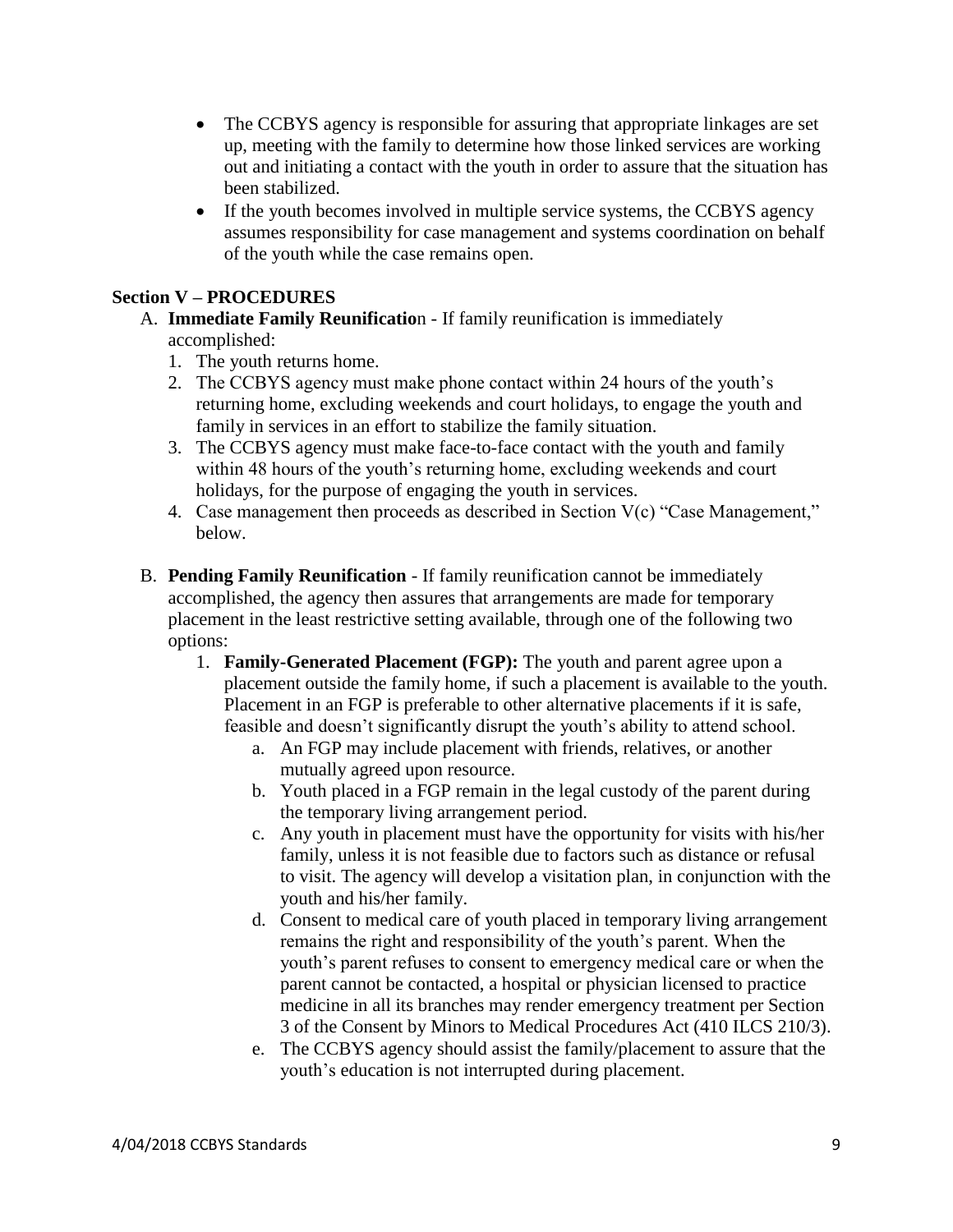- f. If the FGP is a temporary situation, the CCBYS agency continues to meet with the family to work toward reunification.
- g. Case management then proceeds as described in Section V(c), "Case Management," below.
- 2. **Agency-Arranged Placement (AAP):** If an FGP is not feasible or available, CCBYS must arrange for temporary placement in a licensed setting.
	- a. Parental permission should be secured for placement of the youth by the agency. In the event that permission is not secured, the CCBYS agency must ensure that the local law enforcement authorities take limited custody so that CCBYS has the authority to make temporary placement without parental consent. Agencies may use their discretion in obtaining limited custody for youth being placed with parental consent.
	- b. The CCBYS agency must assure that the placement facility is licensed by the Illinois Department of Children and Family Services (DCFS).
	- c. The CCBYS agency must determine that the assessed needs of the youth are consistent with the services provided by the placement facility.
	- d. The CCBYS agency must assure that youth who need placement are placed in the least restrictive setting available which most closely approximates a family and in which the youth's needs will be met.
	- e. The CCBYS agency must assure that youth are placed within reasonable proximity to their homes, taking into account any special needs of the youth and family and the availability of the service resources needed for the youth and family.
	- f. Any youth in placement must have unrestricted phone contact with the CCBYS provider and must have the opportunity for visits with his/her family unless it is not feasible due to factors such as distance or refusal to visit. The CCBYS agency must facilitate visits between the youth and his/her family.
	- g. Consent to medical care of youth placed in temporary Living arrangements remains the right and responsibility of the youth's parent. When the youth's parent refuses to consent to emergency medical care or when the parent cannot be contacted, a hospital or physician licensed to practice medicine in all its branches may render emergency treatment per Section 3 of the Consent by Minors to Medical Procedures Act (410 ILCS 210/3).
	- h. In compliance with the McKinney-Vento Act of 2001 (42 U.S.C. 11431 et seq.), the CCBYS agency must make every attempt to assure that the youth's education is not interrupted during placement. The youth will attend the same school in which he/she was enrolled at the time of placement, unless factors such as distance make this impossible or burdensome.
	- i. Case management then proceeds as described in Section IV  $(D)(5)(c)$ , "Case Management," below.
- 3. **Individual Assessment Process** The CCBYS agency will attempt to administer a full YASI assessment for ALL crisis youth once the immediate crisis has stabilized. This initial assessment will directly inform the Case Plan. Upon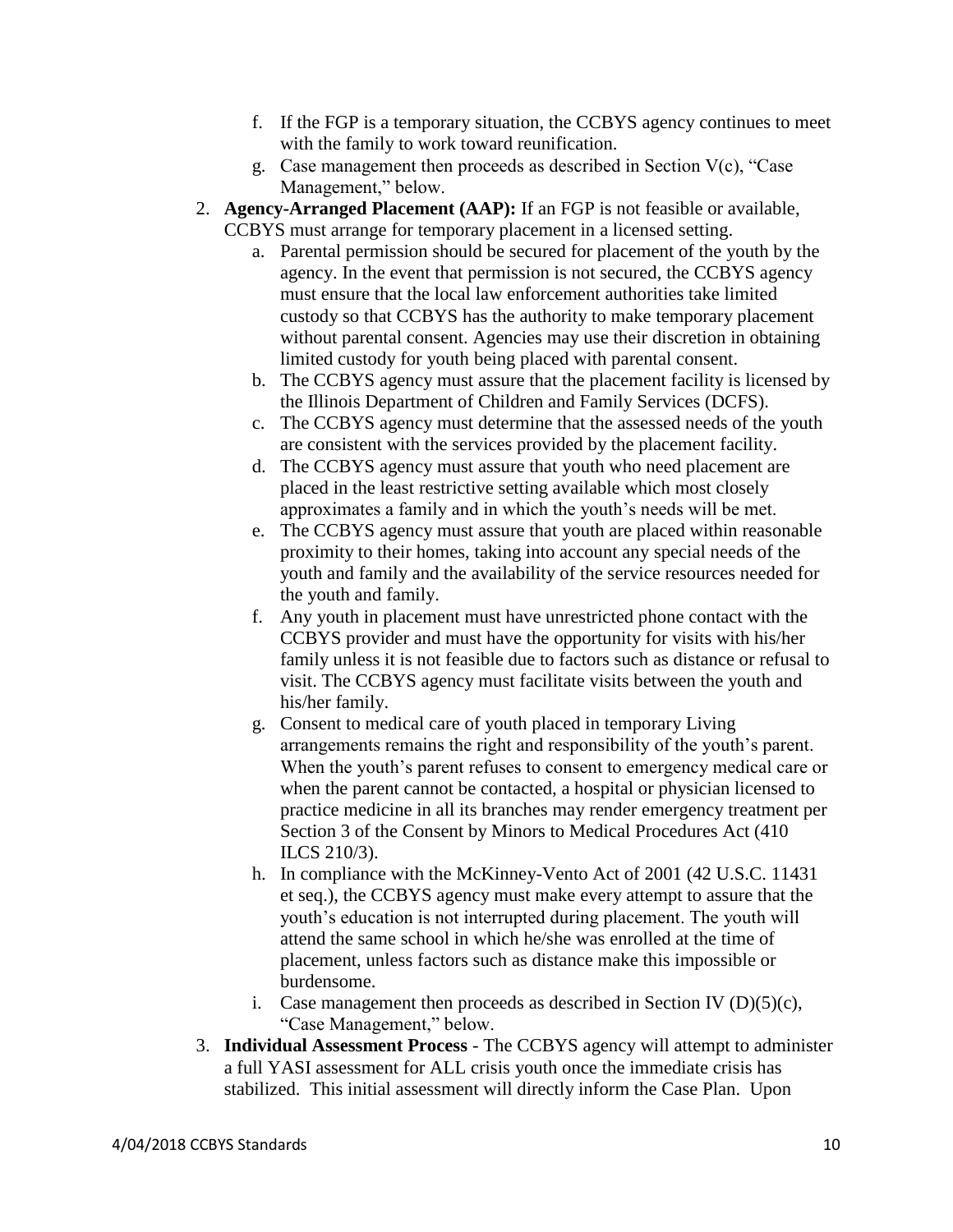discharge, a YASI closing assessment must be completed for ALL youth for whom an initial YASI was. For those youth in the program an extended period of time, a YASI Re-Assessments will be administered every 90 days as appropriate.

Additional assessments will also be completed for youth as necessary and will also inform the case plan. (Examples: Mental Health, Substance Abuse, Trauma, etc.)

- 4. **Case Management Process** The CCBYS agency must proceed with case management as follows:
	- a. The agency must work with the youth to develop a case plan based on the results of an individual assessment process, as prescribed by the Department, identifying goals and outcomes to be accomplished.
	- b. Provide services either directly or through referral to other service agencies, until goals are substantially achieved. In situations where services are referred out; it remains the responsibility of the CCBYS agency to monitor the youth's progress toward goals.
	- c. It is anticipated that a CCBYS case will take an average of 60-90 days from intake to termination. There must be documentation in the file if the case is prolonged beyond 60-90 days, stating the reason for continuing the case.
	- d. Provide follow-up services: Three months after the case is closed, the CCBYS agency must initiate contact with the youth to assure that the situation continues to be stable. If necessary, the case should be reopened to provide additional needed services. A 6-month follow-up is also required.
	- e. Court Intervention After 21 days of being taken into limited custody, if all attempts at family reunification or FGP have been unsuccessful and the case is not a lockout, the CCBYS agency may file a Minors Requiring Authoritative Intervention (MRAI) petition, in accordance with 705 ILCS 405/3.

# **Section VI – NON-CRISIS (DISCRETIONARY) CASES**

A. **Whether to Take the Case** - If the case is determined to be non-crisis (discretionary), the CCBYS agency must make a decision as to whether to take the case and proceed with assessing the youth. This decision must be based upon a realistic assessment of the agency's available resources (time, staff, and funds) and the potential impact that taking the case would have on the agency's ability to serve crisis cases throughout the fiscal year.

Once a determination is made that the CCBYS agency has the capacity to take the case, the CCBYS agency will administer a risk assessment to determine eligibility for program participation. This determination will be based on the risk result, enrolling those youth determined to be at significant risk of crisis or delinquency. This assessment may be a DHS provided YASI Pre-Screen or other validated risk assessment.

B. **Individual Assessment Process** - The CCBYS agency will administer a full YASI assessment for ALL non-crisis (discretionary) youth upon acceptance into the program.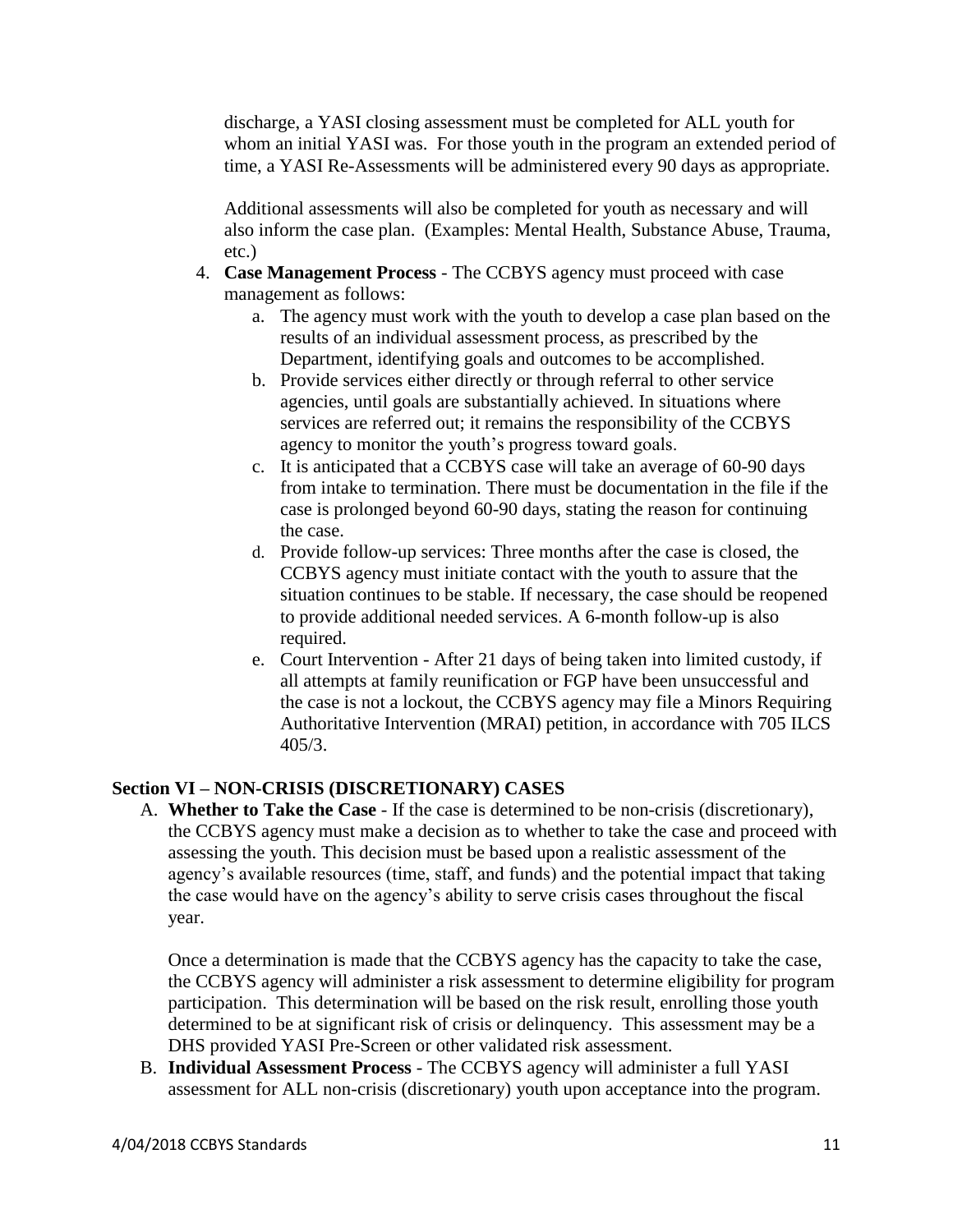This initial assessment will directly inform the Case Plan. A YASI Closing Assessment must be completed for ALL youth with an initial YASI upon program discharge. For those youth in the program an extended period of time, a YASI Re-Assessment will be administered every 90 days as appropriate. Additional assessments will also be completed for youth as necessary and will also inform the case plan. (Examples: Mental Health, Substance Abuse, Trauma, etc.)

- C. **Case Plan** -The agency will establish a written case plan outlining the goals and outcomes to be accomplished.
	- 1. The case plan must be signed by the youth, the caseworker, and members of the immediate family who are available. If the youth and/or family member(s) refuse to sign the case plan, a note to this effect must be made on the plan and kept on file at the agency.
	- 2. It is expected that the agency will begin the process of case management with the youth based on the case plan. The case plan will be revised as needed.
	- 3. The CCBYS agency and the youth develop a case plan based on the results of the assessment, identifying goals and outcomes to be accomplished.
	- 4. The CCBYS agency manages the case, and provides services either directly or through referral to other service agencies, until goals are substantially achieved. In situations where services are referred out, it remains the responsibility of the CCBYS agency to monitor the youth's progress toward goals.
	- 5. It is anticipated that a CCBYS case will take an average of 60-90 days from intake to termination. There must be documentation in the file if the case is prolonged beyond 60-90 days.
	- 6. Follow-up: Three months after the case is closed, the CCBYS agency must have documented attempt(s) to contact the youth to assure that the situation continues to be stable. If necessary, the case will be re-opened to provide additional needed services. A 6-month follow-up is also required.

NOTE: At any time a non-crisis (discretionary) case may become a crisis case. Should this occur, please refer to Section IV – Crisis (Mandatory) Cases.

# **Section VII - RANGE OF SERVICES**

- A. The needs of the youth and family are met through a variety of services. Services or needs identified by the assessment must be provided as needed either directly by the agency and/or through service linkage and/or collaborations with other service providers and/or purchase of care.
- B. Allowable services are limited to enrolled CCBYS clients and services are limited to the following: 24-hour response system; crisis/safety screen; crisis intervention; family preservation/stabilization/reunification; temporary living arrangements; individual, family and/or group counseling, including cognitive behavioral skills and life skills; youth and/or family advocacy; access and coordination with substance abuse treatment and/or mental health treatment; cross-agency case coordination; and case management.
- C. Crisis intervention services must be available on a 24-hour basis, and the CCBYS agency agrees to maintain adequate staff coverage to meet this service requirement. A crisis log of all incoming crisis calls will be maintained. This log will include all items necessary to track each instance and will include at a minimum: who placed the call (name, agency,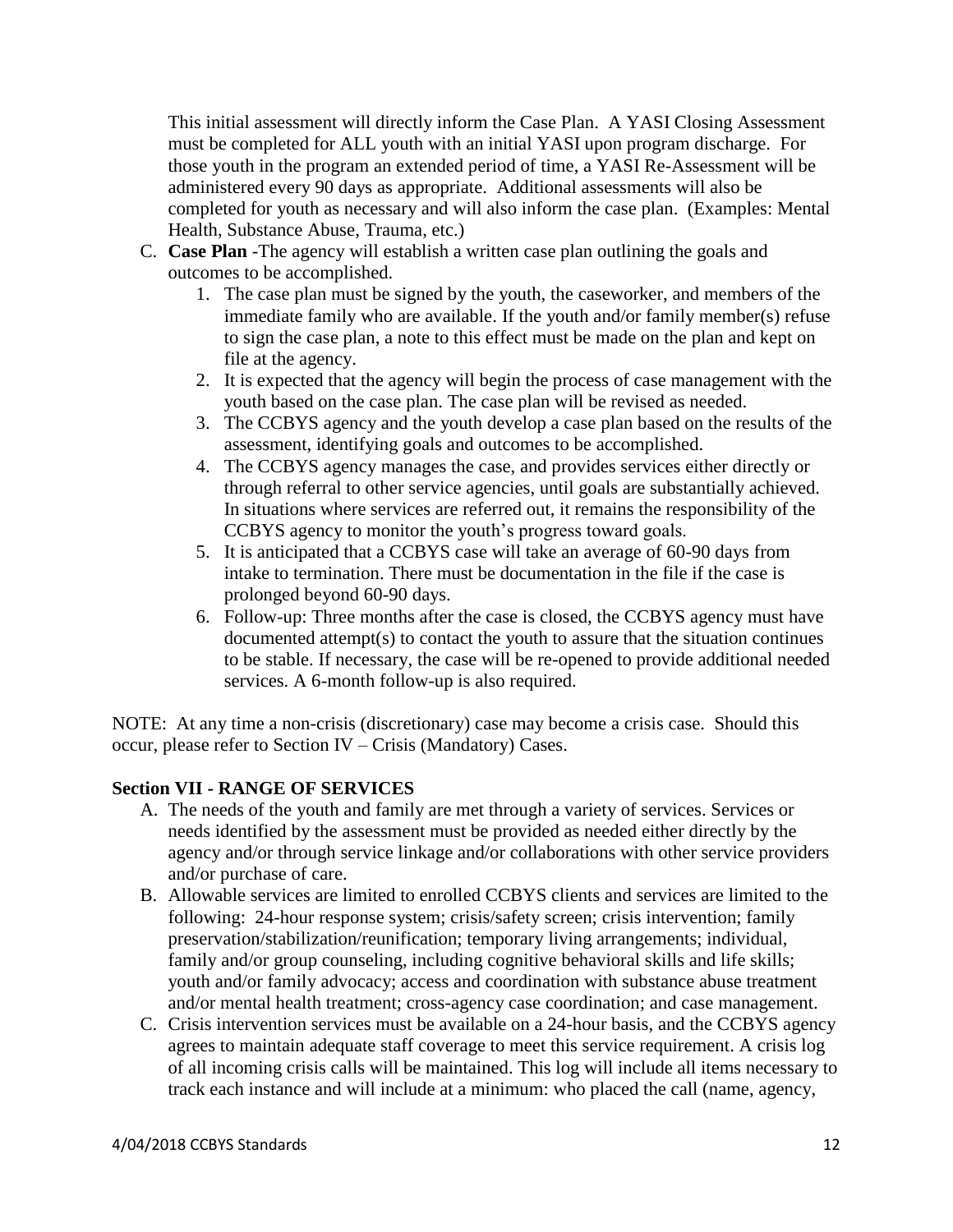call-back number and location of crisis), staff name who received/answered the call, date and time of the call, crisis worker assigned to the case, the client's name and initial crisis complaint (lockout, runaway, etc.). The CCBYS agency will provide current/updated crisis contact information to the DHS Statewide Information Referral Line (IRL) at (877) 870-2663.

- D. Temporary living arrangement services must be available on a 24-hour basis. The CCBYS agency must have a sufficient number of licensed foster homes to meet the needs of the youth throughout the service area. This may also include licensed shelter placements. The provider must have the ability to place special needs or difficult to place youth, and a procedure for what to do if all agency identified placement options are at capacity, or unwilling to place youth.
- E. Family preservation/reunification/stabilization services are services delivered to the youth and/or family to help the youth and the youth's parents resolve and cope with family problems and disruptive behaviors in order to preserve the youth in his or her family home or to reunite the youth with his or her family. Family preservation services include, but not limited to, crisis intervention services, individual and/or family counseling and advocacy.
- F. Counseling is provided to youth and families to assist them in resolving or coping with problems, behaviors or trauma which adversely affects the youth and impacts his or her ability to adjust to family, school or community as well as in identifying, obtaining and using community resources and services.
- G. Advocacy services are provided for youth and their families to assist them in resolving personal family and social/institution problems. Advocacy services include, but are not limited to, activity with the youth that provides emotional support, role modeling, personal and family resource development, accompanying the youth and family to appropriate court appearances and/or appointments with court personnel and providing or arranging for transportation to those appearances and/or appointments.
- H. Employment and education assistance are provided to youth in applying for, locating and securing employment and training for employment and in obtaining access to educational programs and achieving educational goals.
- I. Access to substance abuse and/or mental health treatment is provided to youth experiencing problems with polydrug and alcohol abuse and/or mental health issues.
- J. CCBYS agencies must ensure that linkages and referral procedures are formed with other community programs that provide needed services not available within their own program. Agreements should be established with drug, alcohol, mental health treatment programs, and employment and training programs to assure that youth may be referred and have access to such programs. Copies of these agreements are to be kept on file at the provider agency.
- K. Each youth and family served shall have a written case plan established between the CCBYS agency and the youth and family served. The case plan will be developed based on the results of the YASI, and will be recorded in the Department's data system. Other assessments may also be used as appropriate and recorded in the Department's data system. The case plan is individualized to the youth's particular needs and will include goals and outcomes developed with and on behalf of the youth. The case plan will include services necessary to accomplish those goals. Both the YASI and the case plan must be recorded in the data system. The case plan must be monitored by a case manager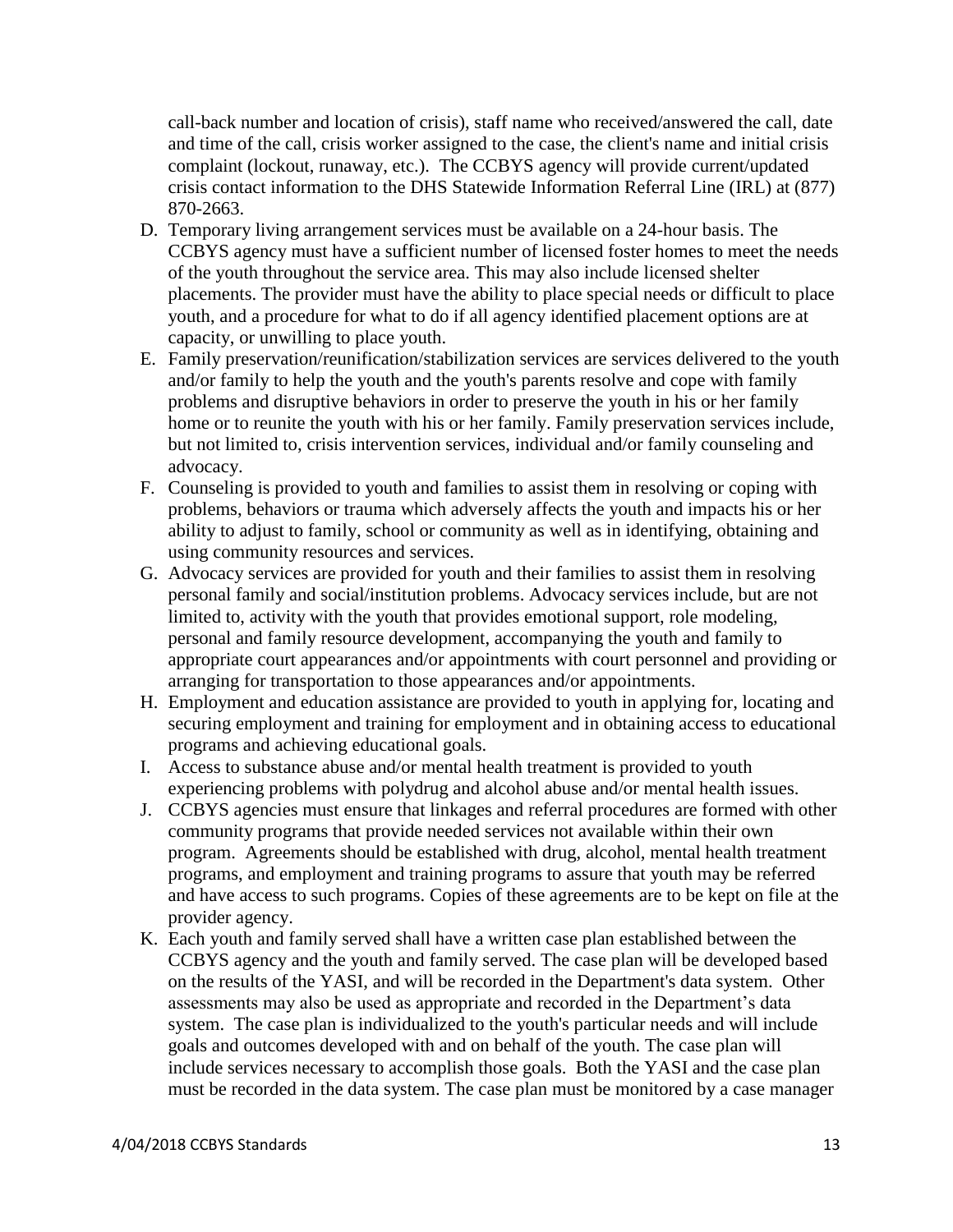who assumes full responsibility for case management activities. The case plan must be signed and dated by the youth, case manager and available family member and must be kept in the client file.

- L. Upon notification from the Juvenile Court, the CCBYS agency shall either prepare or participate in the preparation of court reports in the manner as approved by the Court. Such reports shall be submitted to the Court and a copy kept in the client's file at the agency.
- M. A locked, confidential record keeping system must include a standardized file on all clients. Each client file shall include, but not be limited to supporting documentation for the following:
	- 1. Initial Crisis Stabilization Plan
	- 2. Intake information.
	- 3. CCBYS Crisis/Safety Screen, YASI Initial Assessment, YASI Closing Assessment, any re-assessments, and additional assessments as appropriate.
	- 4. All placement information including location(s), dates, etc. and either written permission of parent/guardian or a copy of the limited custody agreement.
	- 5. Signed and dated case plan.
	- 6. Other legal documents and agreements for care, as appropriate, and case notes reflective of the ongoing care and treatment of the youth.
	- 7. A discharge plan that includes the youth's progress during service and recommendations and measures taken by the CCBYS agency for aftercare and follow-up that will ensure family preservation. If family reunification cannot be attained, the plan must contain the reasons for failure to reunify the family and the plan for the youth's living situation and interim objectives that will accomplish an eventual return, if possible.
	- 8. Documentation of 3 month and 6 month follow-up contact/results.
- N. All CCBYS clients must be documented using eCornerstone; CCBYS crisis intervention staff are mandated to attend YASI and eCornerstone trainings. At a minimum, the following must be completed within the required timeframe:
	- 1. Clients must be enrolled in the eCornerstone system within 72 hours of the initial contact/program start date.
	- 2. A CCBYS Crisis/Safety Screen must be completed (information to be gathered at the initial contact) and entered into eCornerstone within 14 days of the initial contact/program start date.
	- 3. YASI Initial Assessment must be completed and entered into eCornerstone within 30 days of the initial contact/program start date.
	- 4. A Case Plan must be entered into eCornerstone within 45 days of the program start date.

Additional data will be recorded in eCornerstone at intake and discharge regarding the youth and associated services.

O. CCBYS agencies must exhibit cultural competence when serving youth with special needs, including those who are pregnant and parenting youth (including fathers); youth who are gay, lesbian, transgender or questioning their own sexual orientation; delinquent youth; and youth who are physically, emotionally or developmentally challenged. CCBYS agencies must also demonstrate their ability to provide service to persons who have Limited English Proficiency (LEP), persons who are hard of hearing or deaf, and persons with low literacy.